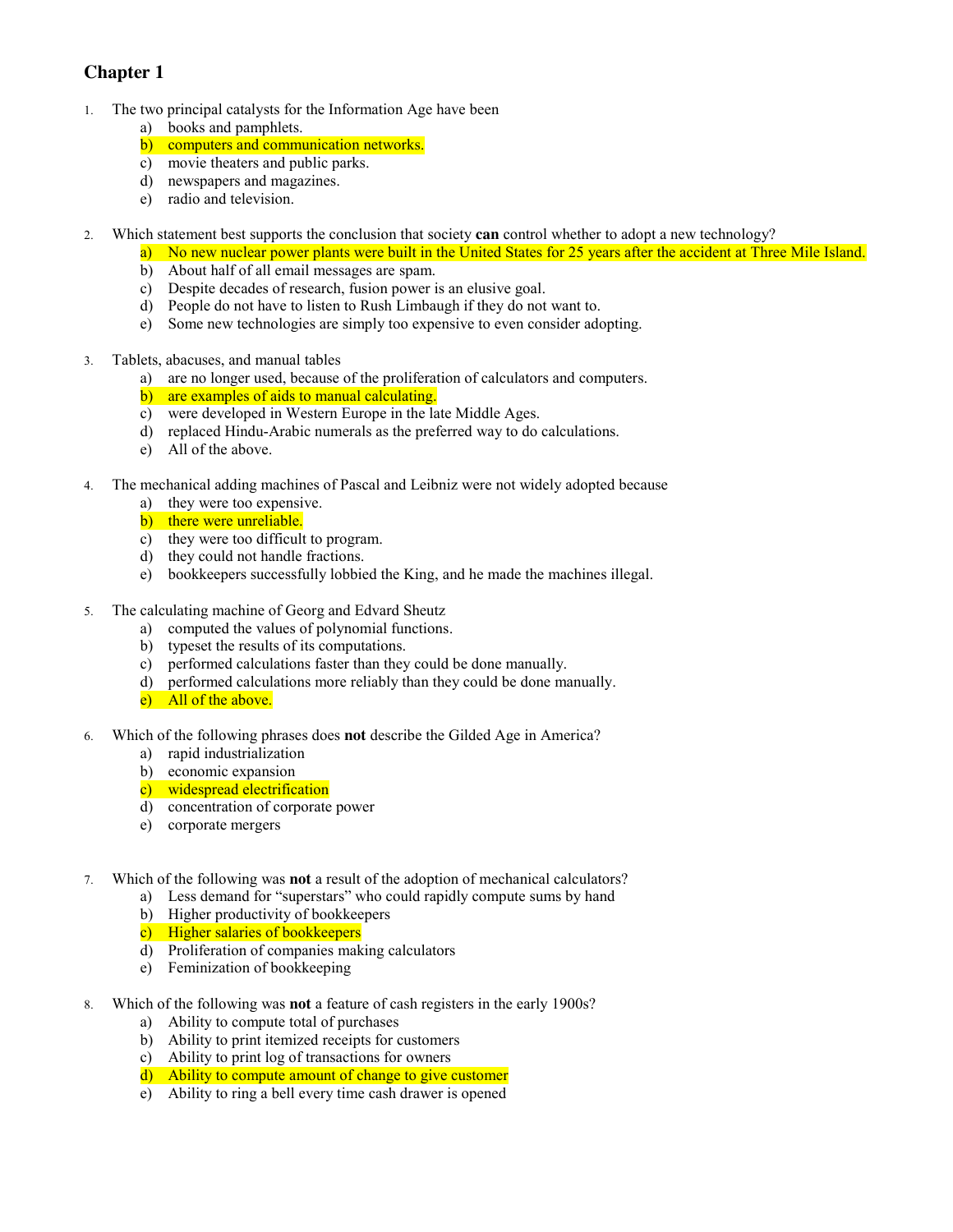- 9. Punched card tabulation was invented by Herman Hollerith, an employee of
	- a) the Pennsylvania Railroad.
	- b) the Census Bureau.
	- c) the Pennsylvania Steel Company.
	- d) the Burroughs Adding Machine Company.
	- e) IBM.
- 10. Which of the following phrases best describes a system that inputs data, performs one or more calculations, and produces output data?
	- a) manual calculator
	- b) digital computer
	- c) data-processing system
	- d) difference engine
	- e) cash register
- 11. The first commercial electronic digital computers were produced just after
	- a) the Spanish-American War.
	- b) World War I.
	- c) World War II.
	- d) the Korean War.
	- e) the Vietnam War.
- 12. Programming languages were developed in order to
	- a) make it possible to program computers in English.
	- b) make programming faster and less error-prone.
	- c) speed translations between English and Russian during the Cold War.
	- d) improve the computation speed of computers, which were very expensive.
	- e) All of the above.
- 13. Which of the following was not an early programming language?
	- a) BASIC
	- b) COBOL
	- c) DATA-FLOW
	- d) FLOW-MATIC
	- e) FORTRAN
- 14. Software that allows multiple users to edit and run their programs simultaneously on the same computer is called
	- a) a data-processing system.
	- b) an intranet.
	- c) a microprocessor.
	- d) a programming language.
	- e) a time-sharing system..
- 15. A semiconductor device containing transistors, capacitors, and resistors is called
	- a) a computer.
	- b) a diode.
	- c) an integrated circuit.
	- d) a radio.
	- e) a transformer.
- 16. Which Cold War program played an important role in advancing integrated circuit technology?
	- a) B-52 bomber
	- b) Hydrogen bomb
	- c) Mark 37 torpedo
	- d) Minuteman II ballistic missile
	- e) NORAD radar network
- 17. Which company produced the System/360, a family of 19 compatible mainframe computers?
	- a) Fujitsu
	- b) Hewlett-Packard
	- c) IBM
	- d) Intel
	- e) Texas Instruments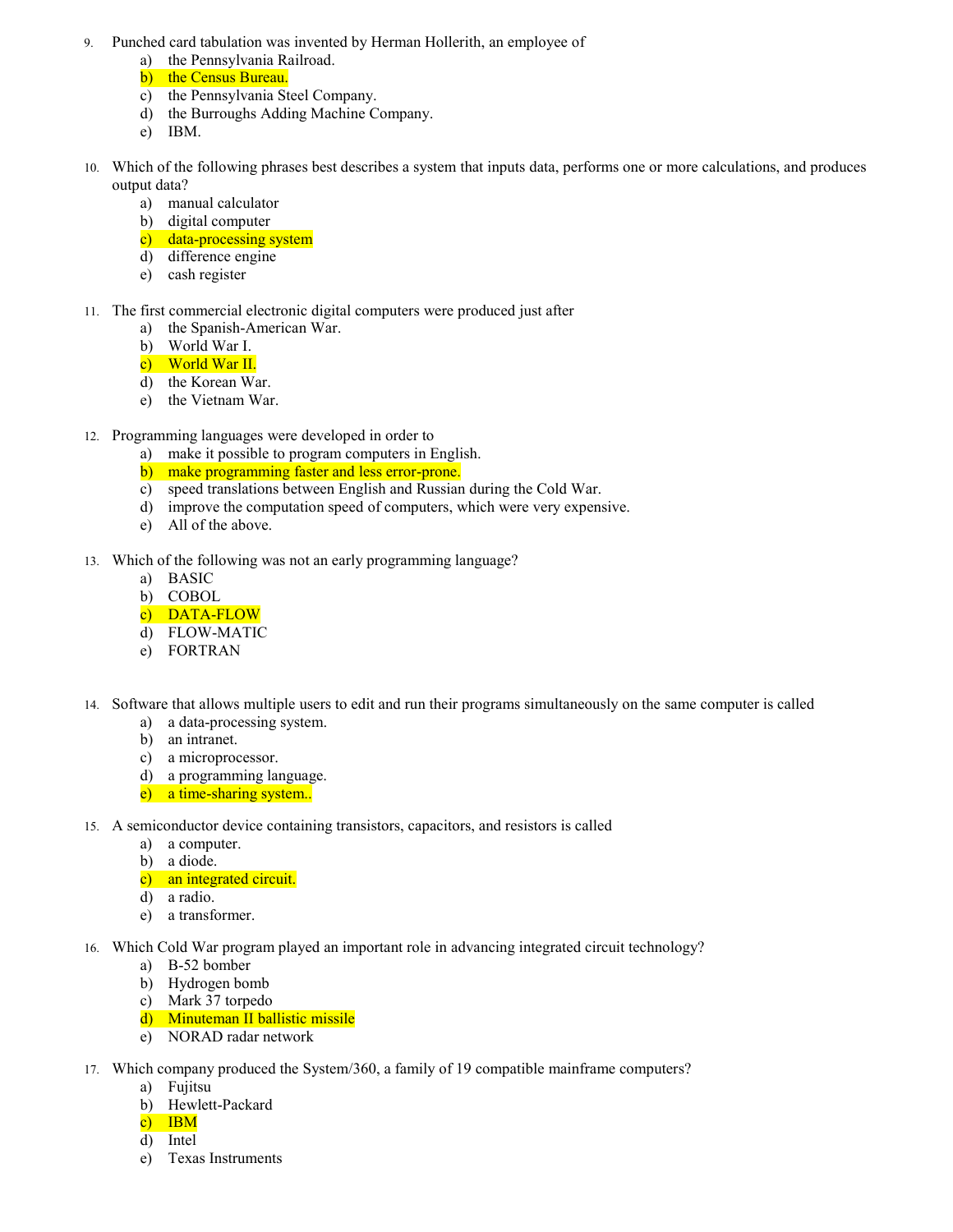- 18. The company that invented the microprocessor is
	- a) Fujitsu
	- b) Hewlett-Packard
	- c) IBM
	- d) Intel
	- e) Texas Instruments
- 19. Which of the following was **not** an activity of the People's Computer Company, a not-for-profit corporation in the San Francisco area?
	- a) Publishing a newspaper containing the source code to programs
	- b) Allowing people to rent time on a time-shared computer
	- c) Hosting Friday-evening game-playing sessions
	- d) Promoting a culture in which computer enthusiasts freely shared software
	- e) Developing the world's first graphical user interface
- 20. Who wrote "An Open Letter to Hobbyists," complaining about software theft?
	- a) Stewart Brand
	- b) Bob Frankston
	- c) Bill Gates
	- d) Steve Jobs
	- e) Steve Wozniak
- 21. A key application that first made personal computers more attractive to business was
	- a) the spreadsheet program.
	- b) the World Wide Web.
	- c) desktop publishing.
	- d) video editing.
	- e) email.
- 22. The software company that provided IBM with the operating system for its PC was
	- a) Apple.
	- b) Boeing.
	- c) Microsoft.
	- d) Novell.
	- e) Tandy.
- 23. The first electronic networking technology widely used in the United States was the
	- a) Internet.
	- b) radio.
	- c) telegraph.
	- d) telephone.
	- e) television.
- 24. The Pony Express went out of business when
	- a) the Mexican War ended in 1846.
	- b) the Civil War began in 1861.
	- c) the transcontinental telegraph was completed.
	- d) AT&T completed the national telephone network.
	- e) the radio was invented.
- 25. Alexander Graham Bell invented the harmonic or musical telegraph, which enabled
	- a) more than one message to be sent over a single telegraph wire at the same time.
		- b) human speech to be sent over a telegraph wire.
		- c) music to be send over a telegraph wire.
	- d) B and C
	- e) None of the above.
- 26. Nearly all early telephones were installed in businesses, because
	- a) people were afraid that telephones were dangerous.
	- b) people thought that the government was using telephones as eavesdropping devices.
	- c) only men were allowed to use a telephone.
	- d) most homes did not have electricity.
	- e) leasing a telephone was expensive.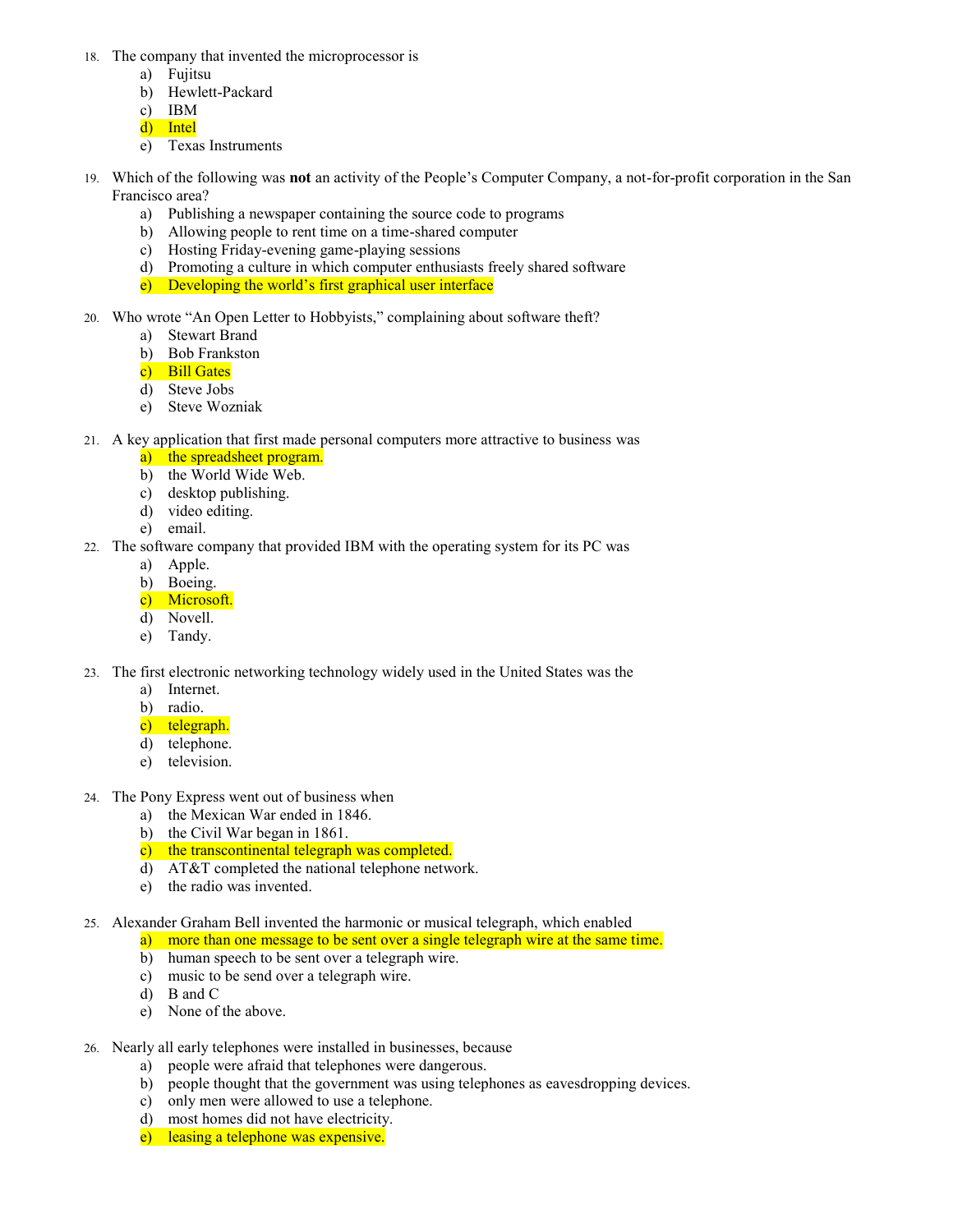- 27. A typewriter that prints a message transmitted over a telegraph line is called a
	- a) computer.
	- b) monitor.
	- c) teletype.
	- d) terminal.
	- e) transponder.
- 28. Guglielmo Marconi originally conceived of the radio as a way to
	- a) transmit telegraph messages without wires.
	- b) transmit electricity without wires.
	- c) transmit votes in national elections.
	- d) transmit light without wires.
	- e) All of the above
- 29. The power of radio as a medium of mass communication was demonstrated in 1938 when Orson Welles put on a dramatization of
	- a) *War of the Worlds*.
	- b) *Hamlet*.
	- c) Homer's *Odyssey*.
	- d) the assassination of Franklin Roosevelt.
	- e) *20,000 Leagues Under the Sea*.
- 30. ARPA Director J.C.R. Licklider conceived of a Galactic Network that would
	- a) control weapons from space.
	- b) guide spacecraft to distant planets.
	- c) become the world's most powerful number-crunching machine.
	- d) facilitate the exchange of programs and data.
	- e) All of the above
- 31. One of the first and most important applications of the ARPANET was
	- a) email.
	- b) voice mail.
	- c) spreading computer viruses.
	- d) disseminating anti-Communist propaganda to American citizens.
	- e) stealing secrets from the Soviet Union.
- 32. What term is used to describe a high-speed Internet connection, such as a cable modem or a DSL modem, that is at least 10 times faster than a dial-up Internet connection?
	- a) broadband
	- b) hypertext
	- c) Internet2
	- d) the Matrix
	- e) World Wide Web
- 33. Which country has the fastest broadband connections on average?
	- a) China
	- b) Germany
	- c) India
	- d) South Korea
	- e) United States
- 34. In the fourth century the codex replaced the scroll because
	- a) it was more durable, and it was much easier to look up a particular passage.
	- b) it was much lighter, and it could be made much more rapidly.
	- c) Gutenberg's printing press had just been invented.
	- d) there was a worldwide shortage of papyrus.
	- e) All of the above
- 35. Hypertext is supposed to mimic
	- a) the associative memory of human beings.
	- b) the way that creeks flow into streams and streams merge into rivers.
	- c) constellations in the night sky.
	- d) road networks.
	- e) the way that some people "channel surf" with a remote control.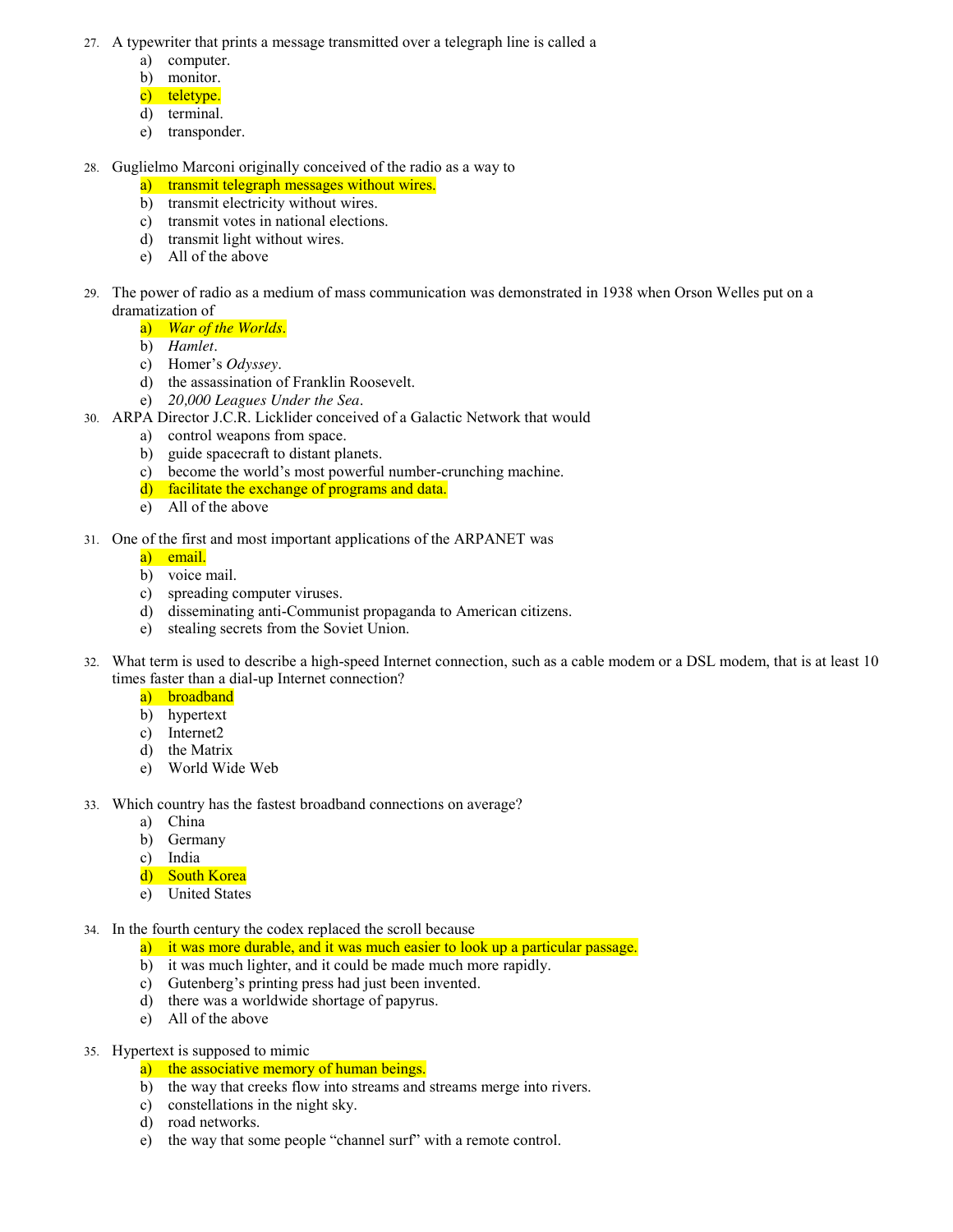- 36. What visionary invented the computer mouse and demonstrated windows, email, and live network videoconferencing at "the mother of all demos" in 1968?
	- a) Vannevar Bush
	- b) Douglas Engelbart
	- c) Al Gore
	- d) Alan Kay
	- e) Ted Nelson
- 37. The first popular personal computer with a graphical user interface was the
	- a) Apple Macintosh.
	- b) Compaq Presario.
	- c) IBM PC.
	- d) NeXT workstation.
	- e) Tandy TRS-80.
- 38. The World Wide Web is the creation of
	- a) Tim Berners-Lee.
	- b) Vannevar Bush.
	- c) Douglas Engelbart.
	- d) Alan Kay.
	- e) Ted Nelson.
- 39. A Web browser enables you to
	- a) view Web pages.
	- b) edit Web pages.
	- c) create Web pages.
	- d) run programs on many computers at the same time.
	- e) All of the above

## 40. What is the name of a program that follows hyperlinks, collecting information about Web sites?

- a) demon
- b) hacker
- c) spider
- d) trawler
- e) worm